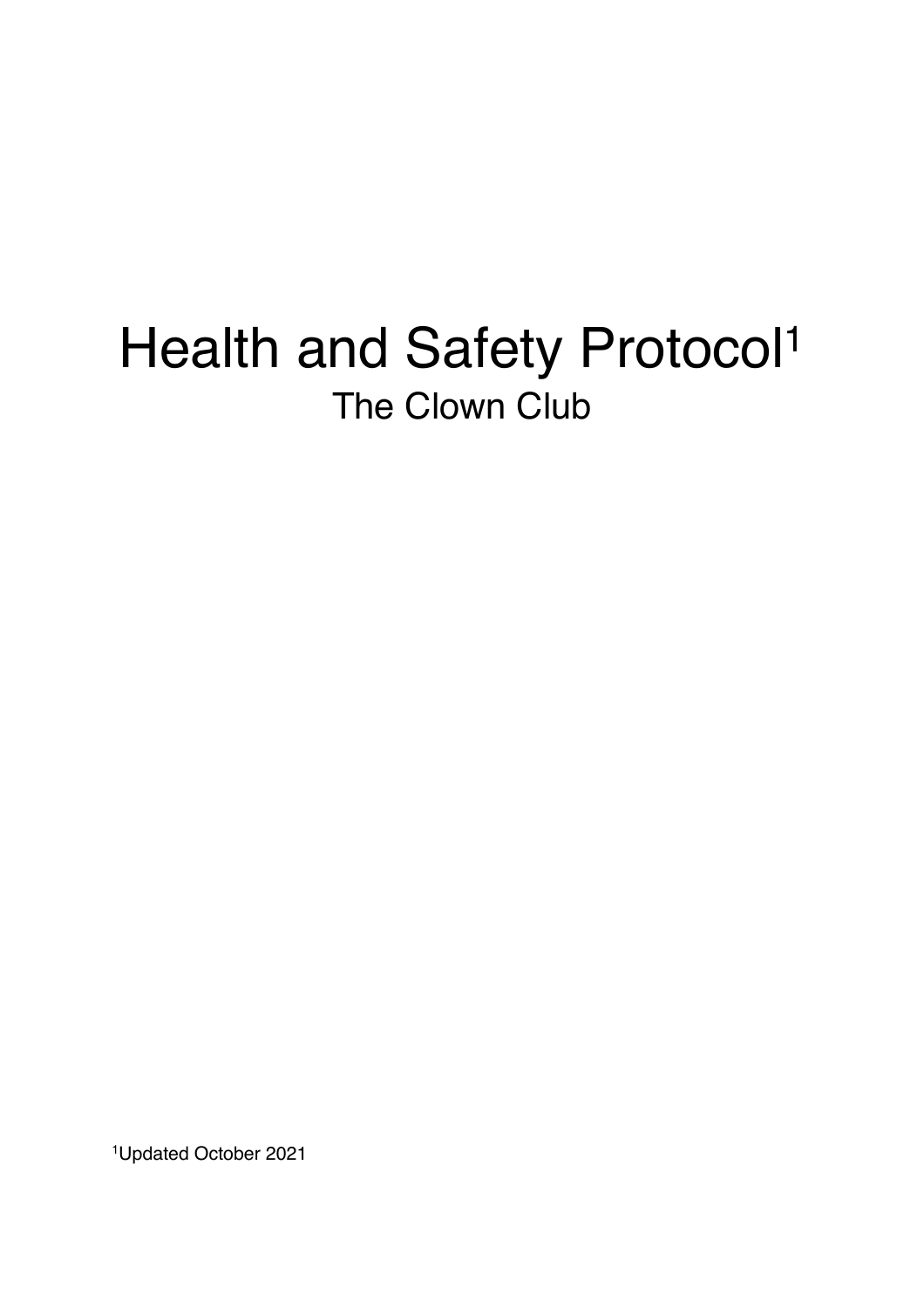# **1. Introduction**

Before you is the Health and Safety Protocol for The Clown Club. This protocol will help you gain a better understanding how we work in our day care centre. Our aim being to create a safe work, play and living environment where children and employees are protected from risk of serious injury and can learn to handle minor risky situations. This protocol is effective from the 1<sup>st</sup> of January 2018 and is reviewed and updated yearly. There were several discussions held with the employees over the various topics in order to create this protocol. The focus is on how they provide an environment which is as healthy and safe as possible. When necessary, there will be measures made for improvement.

Karin de Mooij and Pieter van der Drift are ultimately responsible for this Health and Safety Protocol. In practice, however, a policy only comes into its own when all the employees feel involved and implement the plan. That is why every quarter, during the team meeting, a theme or part of a theme, in regard to Health and Safety will be on the agenda. This is in order to keep this policy constantly in discussion. This also helps us to stay focused on our working methods. As well as helping us to monitor whether or not the measures taken are effective and we can immediately check whether or not the policy should be tightened up in regard to cases of changes in the environment or situation, such as renovations of the building.

There are attachments mentioned in this in this protocol, you can find these in the office for review.

# **Safety**

The Clown Club has drawn up a number of **house rules (The Clown Club House Rules)** to minimize risks to safety. Compliance with the **"Outside Play Protocol"**, including the **"UV Protocol"** and the **"Protocol for Purchasing Toys"** is important for safety. To keep the safety risks as small as possible, employees should behave adequately and appropriately. This regulation and protocol must be followed by all employees.

# **Health**

A young child's immune system is still in development and therefore they are a vulnerable group. Their health is at risk from:

- 1. Transferred germs,
- 2. The indoor environment,
- 3. The outside environment,
- 4. Medical treatment or the lack thereof.

These health risks are outlined in more detail in the Health protocol. This protocol describes, in addition to background information on health risks, the work method that all employees of The Clown Club should adhere to. All employees of The Clown Club must comply with this protocol.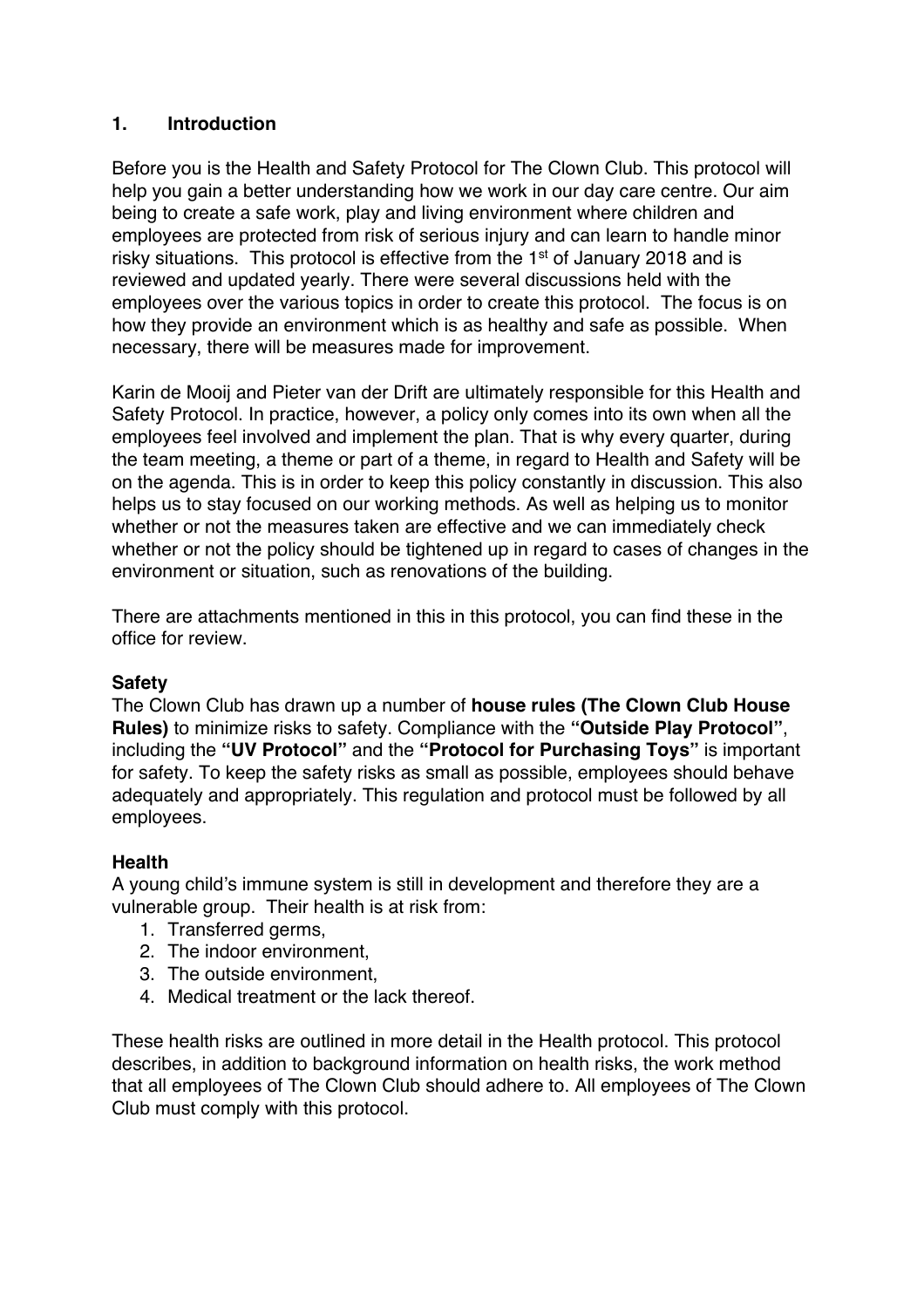# **2. Mission and Vision**

## Vision

The Clown Club is passionate about providing child care which contributes to the development, education and care of children. Continuing to challenge children and helping them to learning how to deal with different types of situations is an important aspect of this. Providing healthy and safe environments in all areas is fundamental.

## Goal

The Innovation in Quality of Childcare Act (IKK) requires all centres to create a Health and Safety Policy that all employees must adhere to. The most important points of notice in creating this policy are:

- 1. Awareness of potential risks,
- 2. Carrying out a good policy concerning major risks,
- 3. Open discussions with each other and external professionals.

The aim of this is to create a healthy and safe, carefree environment where children can play and develop optimally.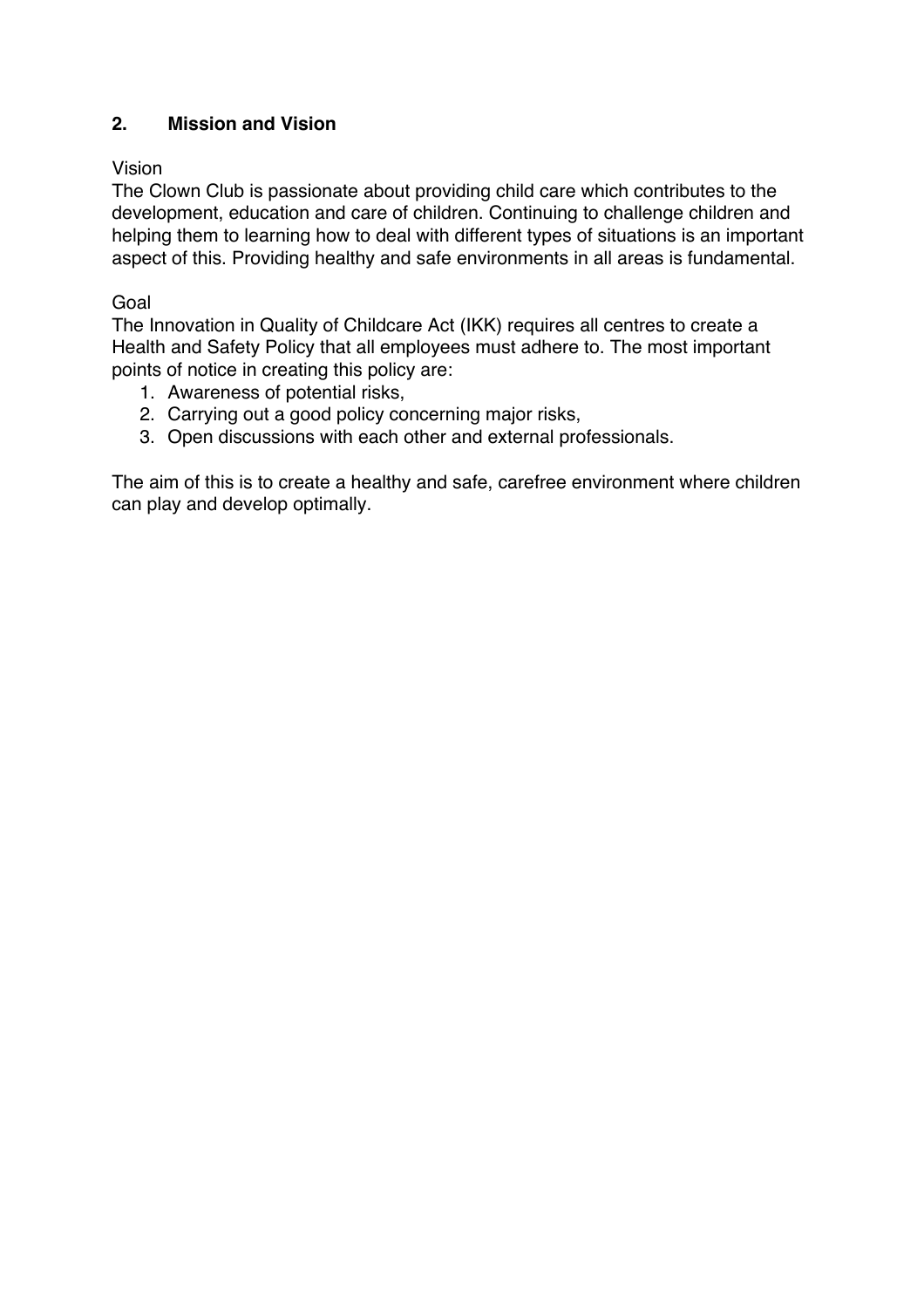# **3. Major Risks**

In this chapter we will describe the primary, major risks that may lead to serious accidents, incidents or health problems within our location. We have divided the risks into three categories; physical safety, social safety and health. We have identified the most important risks in each category and the measures that have been or are being carried out to reduce the risk to its minimum. For the other risks, which we have also identified, we refer you to Appendix 1 where you fill find a list, per group, of the risk inventory assessment which was carried out in July.

# **Physical Safety**

In regard to physical safety, we have defined the following as major risks:

- Falling
- Stumbling
- Slipping
- Bumping
- Collisions
- Choking
- Insect bites
- Poisoning
- Cot death
- Burns. Measures carried out: no water kettles are in the group; hot drinks may only be in a closed cup. Children also run the risk of sunburns, for these measures we refer you to the "Outside Play Policy".
- Drowning. There are no built-in swimming pools at The Clown Club. During warm weather water is played with. The splashing pools are set up and shallowly filled with water. Sprinklers are also used. There is always supervision during this play.

For all remaining measures, we refer you to our "Safety Protocol". There you will not only find the general rules and agreements but also the methods and measures implemented in each group.

# **Social Safety**

With regard to social safety, we have defined the following as major risks:

- Undesirable behaviour
- Child abuse
- Missing persons.

For the implemented measures, we refer you to the protocol for "Child Abuse and Domestic Violence" and for "Missing Children".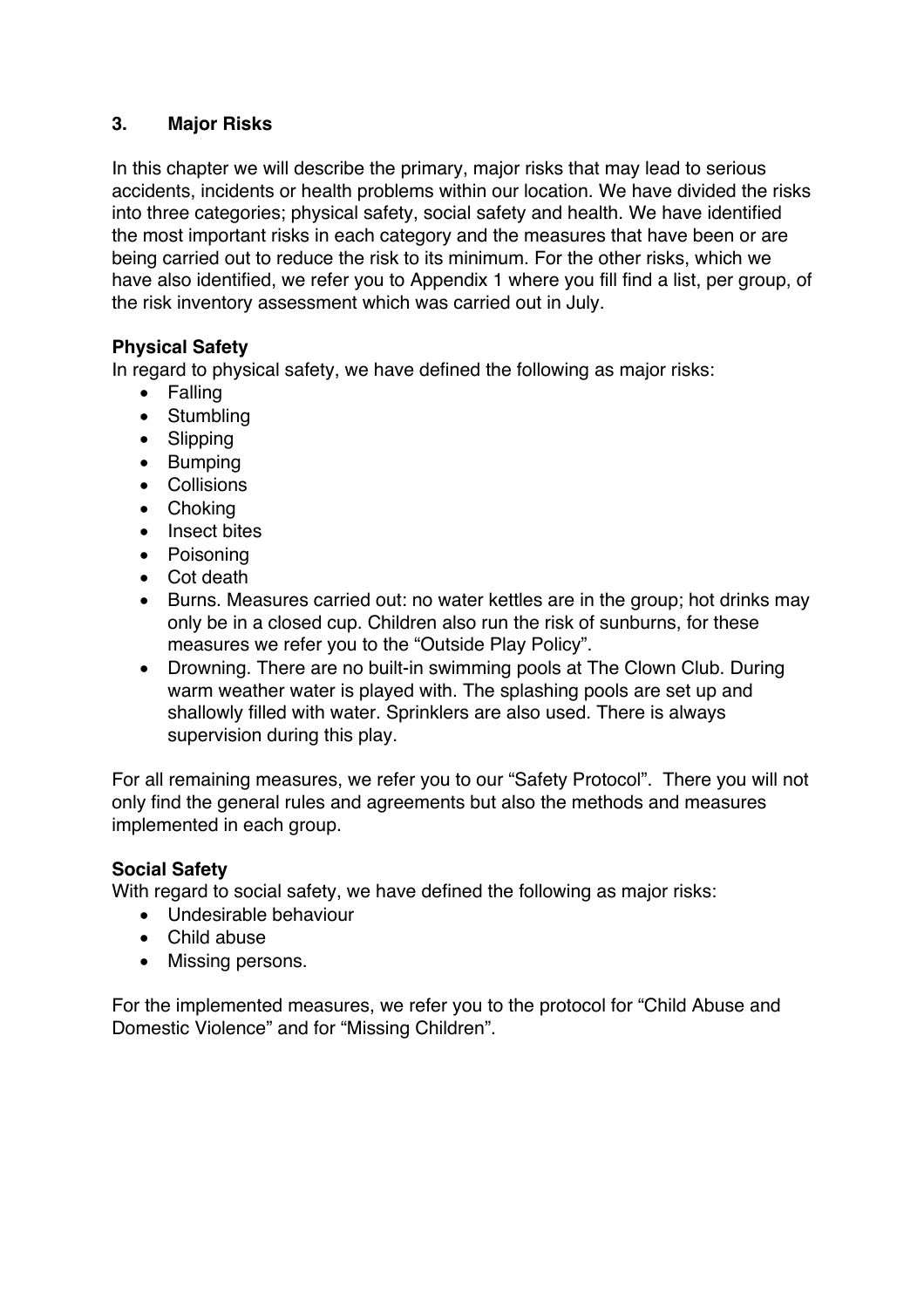# **Health**

We have defined the following as major risks with regard to health:

- Gastroenteritis (i.e. diarrhoea due to unhygienic cleaning practices while changing diapers/cross-contamination)
- Infections or food poisoning
- As a result of or the absence of medical treatment; see protocol "Medical Handling"
- Skin infections (i.e. impetigo)
- Respiratory infections (i.e. RS virus)

We prevent the spread of and contamination from these health risks in the following ways:

Spreading through the air:

- Ventilating and airing the classroom and following the coughing guidelines. Spreading by hand contact:

- Applying appropriate hand hygiene at the correct times and following the correct method
- Applying appropriate personal hygiene in regard to clothing, nails, jewellery and gloves

Spreading through food and water:

- Applying appropriate food and water hygiene and safety
- Spreading on surfaces (toys):
	- Good and regular cleaning

Every group has a cleaning rotation schedule which lists what needs to be clean on which days during the week so that everything is cleaned weekly. There are also hygiene notices and guidelines in every group.

The Health Department (GGD) provides guidelines concerning whether or not children may attend day care due to illness and we adhere to them. We also answer any questions parents may have.

Currently the corona virus is spreading around the whole world. To keep everyone as healthy as possible, we are cleaning frequently touched surfaces more frequently. The groups are responsible for making sure this is carried out. Disinfectant hand gel is available in several places around the building.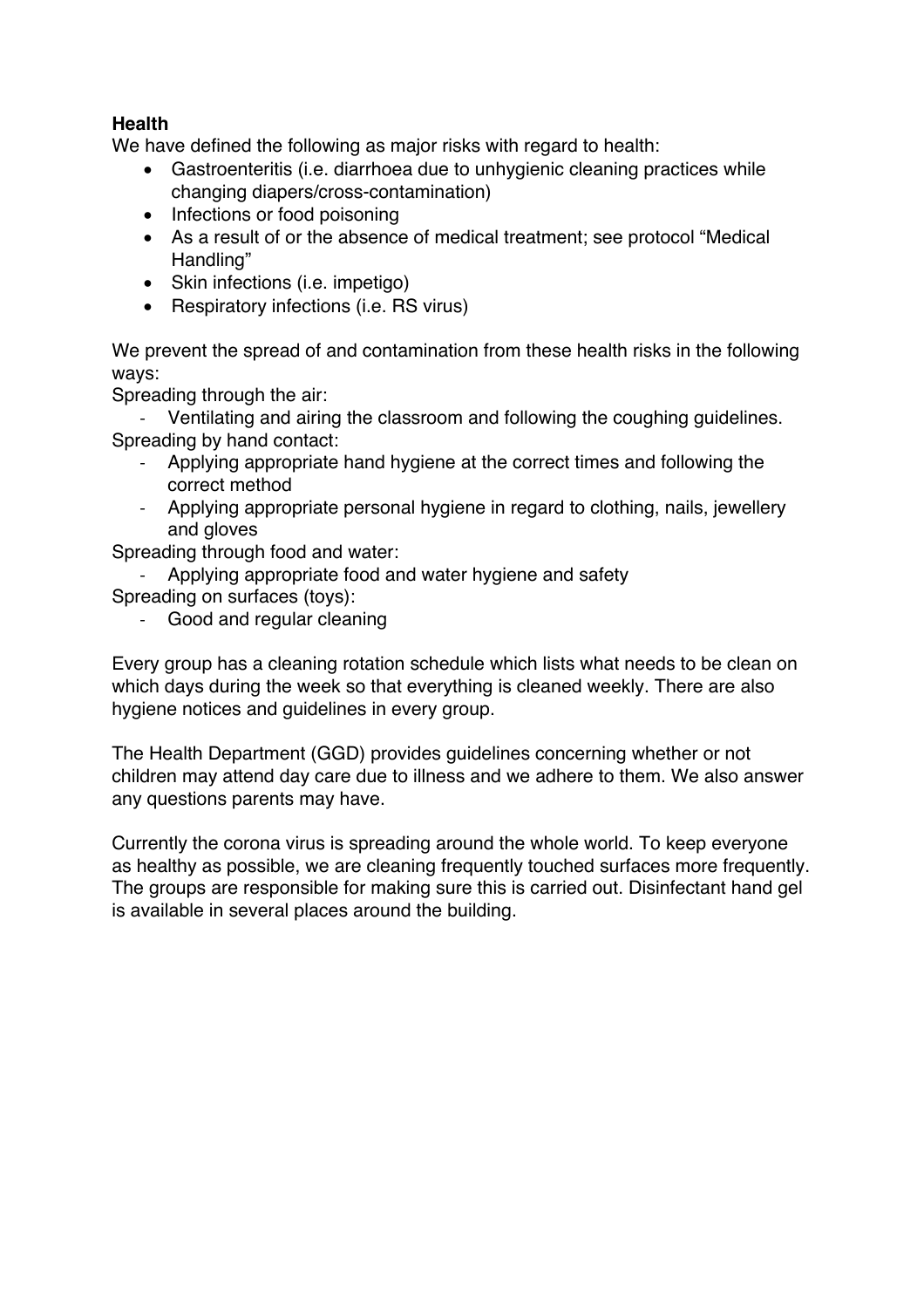# **4. Dealing with small risks**

Our mission to provide care for children which is as healthy and safe as possible. We strive to prevent accidents or illness do to, for example, unclean or inadequate toys. But when you over protect children you are also not helping them. That is why we work to protect the children from major risks. Bumps and abrasion or similar injuries, can happen and in fact there is also a positive side to them:

- It positively influences motor skill development
- It increases self-confidence, self-reliance and perseveration
- It increases social skill development

This is why we accept only risks which may result in minor consequences for the children and in which they are able to learn how to deal with appropriately. In order to keep risky play situations as safe as possible, children should comply with various rules during game and activity situations. In addition, there are guidelines on how to deal with toys and tools in order to prevent injury caused by improper use.

In order to limit health risks and encourage children to help, good rules are necessary. Examples of rules are that children are to wash their hands after going to the toilet or covering their mouths for a cough or sneeze. The children are also taught that they are not to play in the waste baskets but are allowed to throw away their own diapers.

A more detailed list of rules and agreements that are in place can be found in the risk inventory assessment. These rules can also be found in the "Safety" protocol. These agreements are regularly discussed and repeated with the children. These can be discussed and reinforced during activities or games, a toilet/diaper round or when children and employees have a cold.

# **5. Risk Inventory and Assessment**

We carried out a health and safety risk assessment in the period from 01-07-2021 through 31-07-2021. On the basis of this assessment we have been able to map out the areas of risks within our facility. The major risks have been outlined in section 3. The results of this risk inventory and assessment may be found in the appendix as well as the resulting plan of action.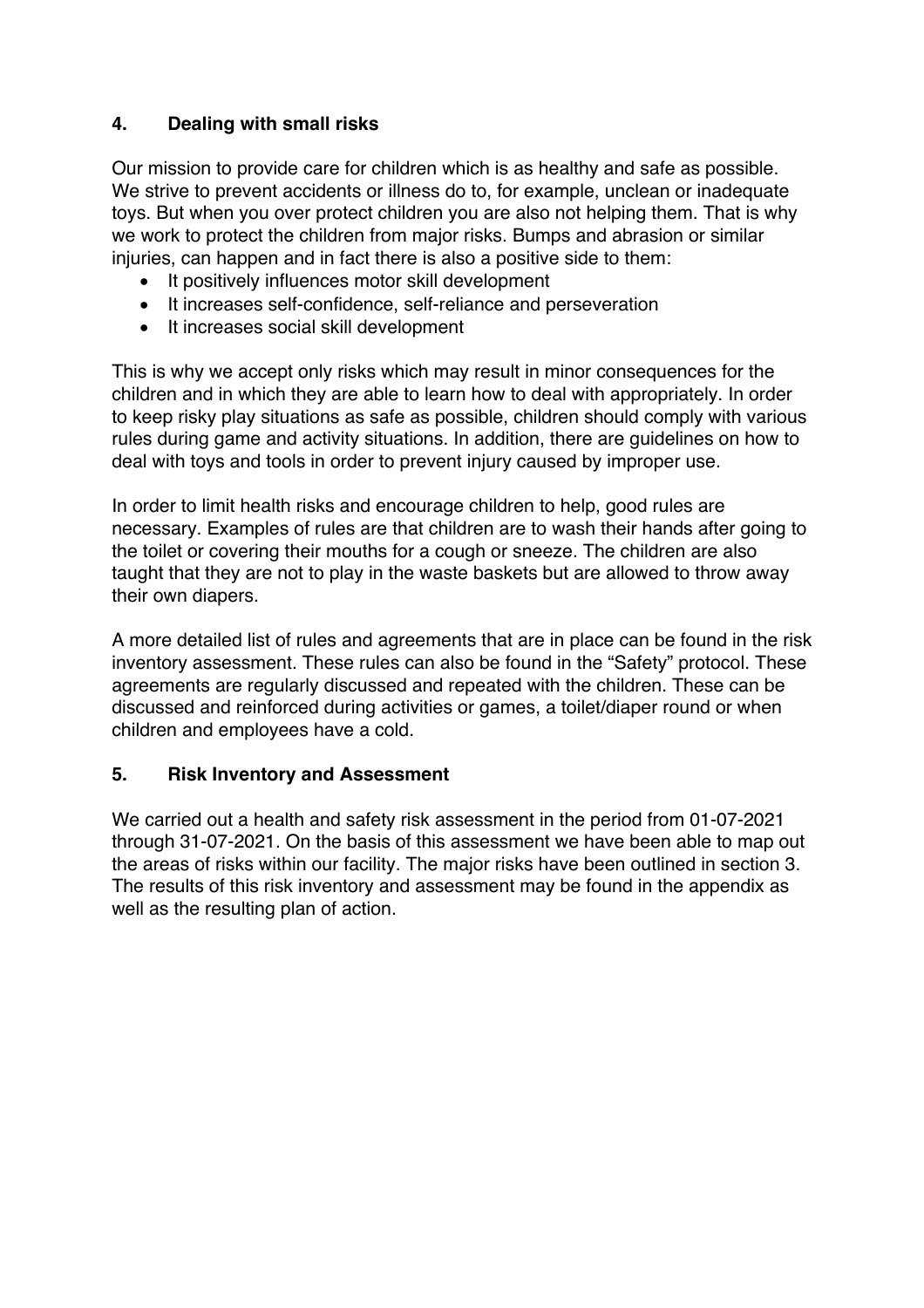# **6. Explanation of Chosen Themes**

Inappropriate behaviour by adults or children can have a huge impact on the wellbeing of the affected child. This theme has therefore our undivided attention. We have made the following procedures to prevent inappropriate behaviour in our centre and what to do if it occurs:

- This topic is regularly discussed during group to help create an open culture where employees feel comfortable discussing this subject with each other.
- We follow and comply with the reporting code for Domestic Violence and Child Abuse.
- In our pedagogical policy we have outlined that children are to be taught how to deal with each other while respecting norms and values of themselves and others. In this way children learn what is and is not acceptable and which behaviours are appropriate and which are not.
- Additionally, we teach the children that it is important that they let us know immediately if they experience inappropriate behaviour. We help them to become more empowered at times when it is necessary.

The following measure are taken to prevent inappropriate behaviour:

- All employees are included in the national personal register and are continuously screened.
- We follow at four-eyes on every child policy.
- Employees know this four-eyes policy and respect it.
- Employees make sure to flag to each other when the four-eyes policy is not being followed.
- We have clear guidelines on how to deal with children who mistreat others.
- Employees know how to act if a child mistreats another child.
- We have a reporting code for what to do is employees suspect domestic violence and child abuse.
- Employees know this code and how to apply it if there is a suspicion of child abuse. This is discussed yearly during the group's meetings.

# **6.2 Four-Eyes policy**

Our day care is organized in such a way that all employees, students or other adults can either be seen or heard while they carry out their activities. We have implemented this in the following ways:

- Every room has multiple windows so there is always a view from different angles. There must always be a way to view the room from another room, even during sleep time. Baby monitors are always on in the sleep rooms.
- One employee always opens in the morning. The second employee starts working from 7:15/7:30.
- People may always come in and out of our building at all times.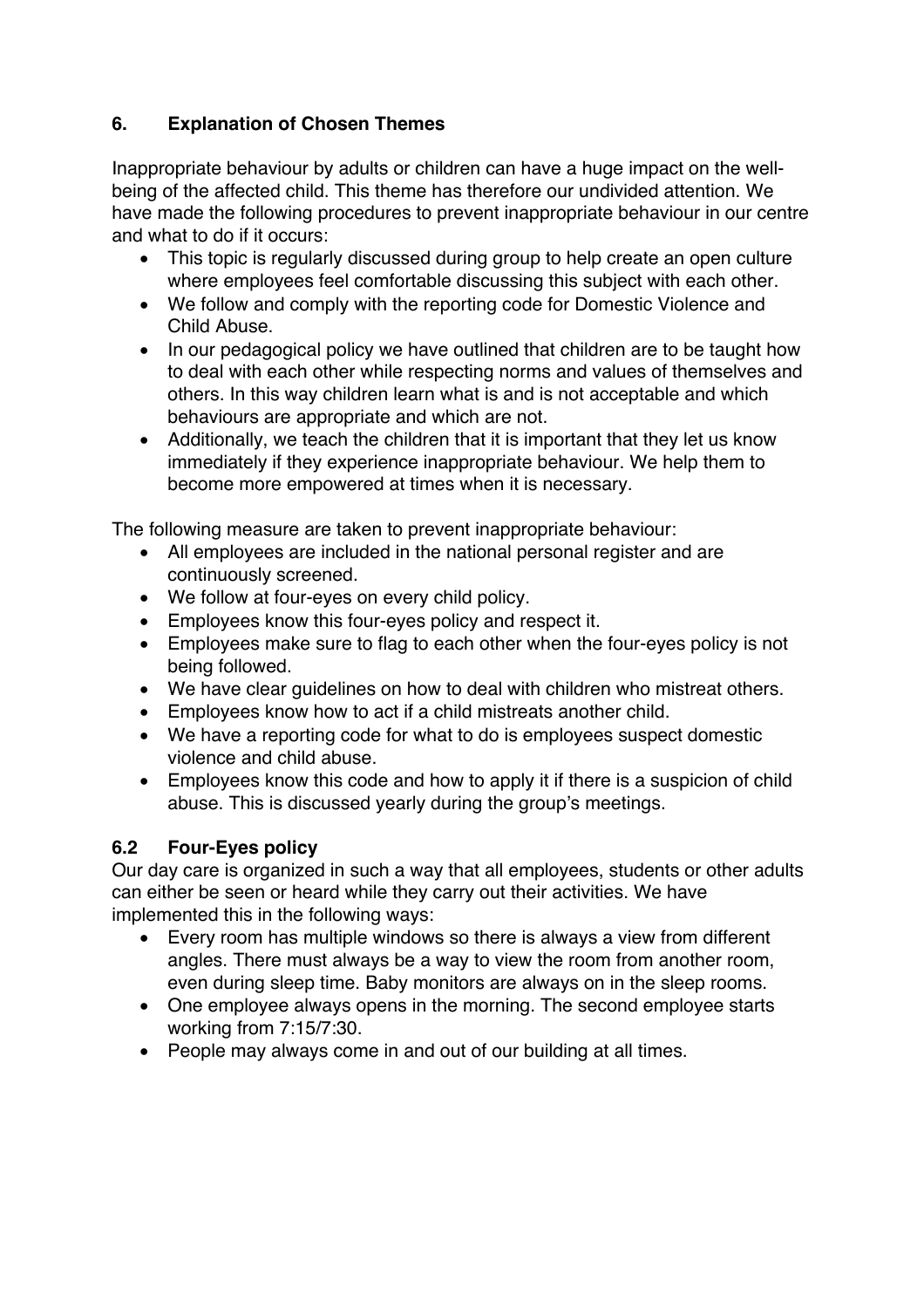## **6.3 Backup arrangement**

When one of the following situations occurs, a backup is necessary:

- When there is one employee on the premises and the BKR is complied with. An employee is available on demand and can be present at the premises within 15 minutes.
- When there is one employee on the premises during the BKR three-hour rules. A second adult is present on the premises.

The following persons are available as backup:

| Pieter van der Drift       | 06-29298852/070-5178348 |
|----------------------------|-------------------------|
| Amy van der Drift          | 06-11040809             |
| Karin de Mooij (Wednesday) | 06-10785254             |

## **7. First Aid organization**

We do everything we can to prevent a child being hurt as a result of an accident while they are on our premises. Unfortunately, you cannot prevent all accidents and other calamities may occur which require first aid. At our location the following employees have a valid and registered certificate for first aid for children:

| Ada Vooijs             | 11-11-2019 | (Baby Room) |
|------------------------|------------|-------------|
| Alexandra Noordover    | 11-11-2019 | (Dutch 2)   |
| <b>Bryony Copeland</b> | 11-11-2019 | (Office)    |
| Corina de Kievit       | 11-11-2019 | (Baby Room) |
| Deirdre Hageraats      | 11-11-2019 | (Dutch 3)   |
| <b>Esther Buurman</b>  | 11-11-2019 | (Dutch 1)   |
| Jo Rigaard             | 11-11-2019 | (English 2) |
| Karin de Mooij         | 11-11-2019 | (Office)    |
| Laura van Delft        | 11-11-2019 | (Dutch 2)   |
| Mariska Kool           | 11-11-2019 | (Dutch 1)   |
| Mariska van der Plas   | 11-11-2019 | (English 1) |
| Marlene van der Wel    | 11-11-2019 | (Dutch 1)   |
| Priscilla Brandt       | 11-11-2019 | (Dutch 3)   |
| Pieter van der Drift   | 11-11-2019 | (Office)    |
| Sakya van de Ruit      | 11-11-2019 | (Dutch 1)   |
| <b>Ynez Dudley</b>     | 11-11-2019 | (English 2) |
|                        |            |             |

The certificates have been obtained from the following institute: The Red Cross (course name: First aid for babies and children) These certificates will be renewed at the end of October/beginning of November 2021.

We ensure that there is always an employee present who has a valid and registered first aid certificate in the following way:

• At The Clown Club most of the employees have followed the first aid course and have their certificate and per day there is a max of 2 employees off. In this way we ensure that there is always someone present with the correct papers.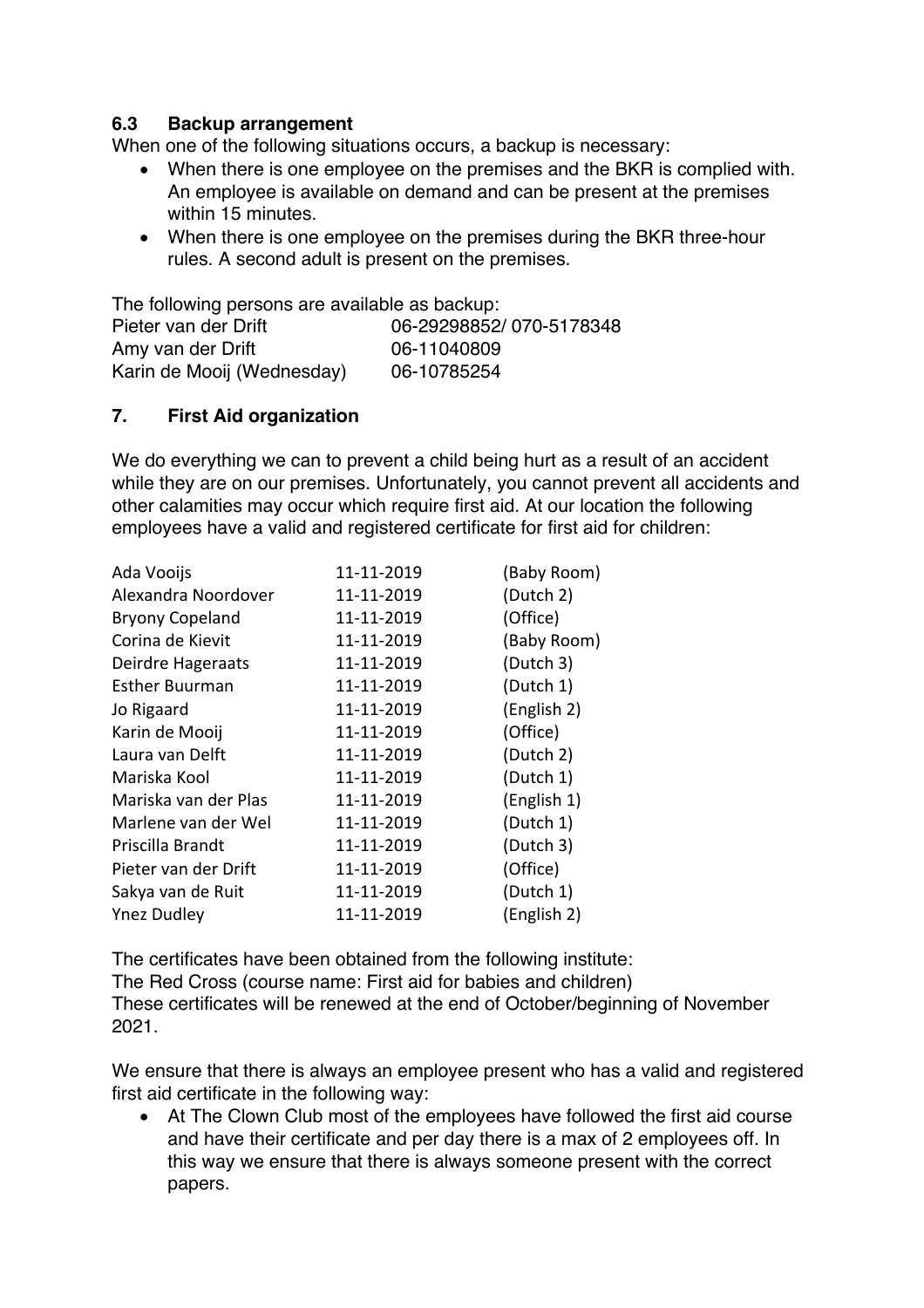Additionally, there is a BHV'er present every day. The following are BHV'ers:

Ada Vooijs Karin de Mooij Pieter van der Drift

The certificate shave been obtained from the following institute: **Firecontrol** 

# **8. Policy Cycle**

We start out policy cycle with an extensive risk inventory assessment (RIE). This is repeated yearly. One employee per group will fill in the assessment and this task is rotated every year to ensure that it is carefully looked at. The group also keeps track of the different accidents that happen in the room. The employees record these in the "bumps and scratches" folder. These folders are collected quarterly by the office. They are then reviewed to see which accidents occur most and whether points need to be adjusted.

Based on the results of the risk inventory assessment and the "bumps and scratches", the management team with draw up and action plan and plan for the year. This plan is discussed with the employees during a group meeting. In this way the whole team is involved in the assessment.

The progress of both plans is regularly evaluated during group meetings. The Health and Safety protocol is adjusted based on the results of the evaluations.

If there are points that have not emerged during the assessment but at a later time these will be added.

#### **8.2 Action plan**

The risk inventory provides an insight into the current state of affairs regarding health and safety. As a result of this inventory, a number of items needing action were placed on the agenda with aim of improving quality. The most important points are:

- Follow the protocols
- Remind the children of the rules
- Paying attention to good hygiene during the different seasons
- Complying with the proper protocol for hot days/high temperatures
- During the summer, keeping an eye out for wasps etc.

For a delated explanation of the measures to be take, refer to the appendix "Approach plan".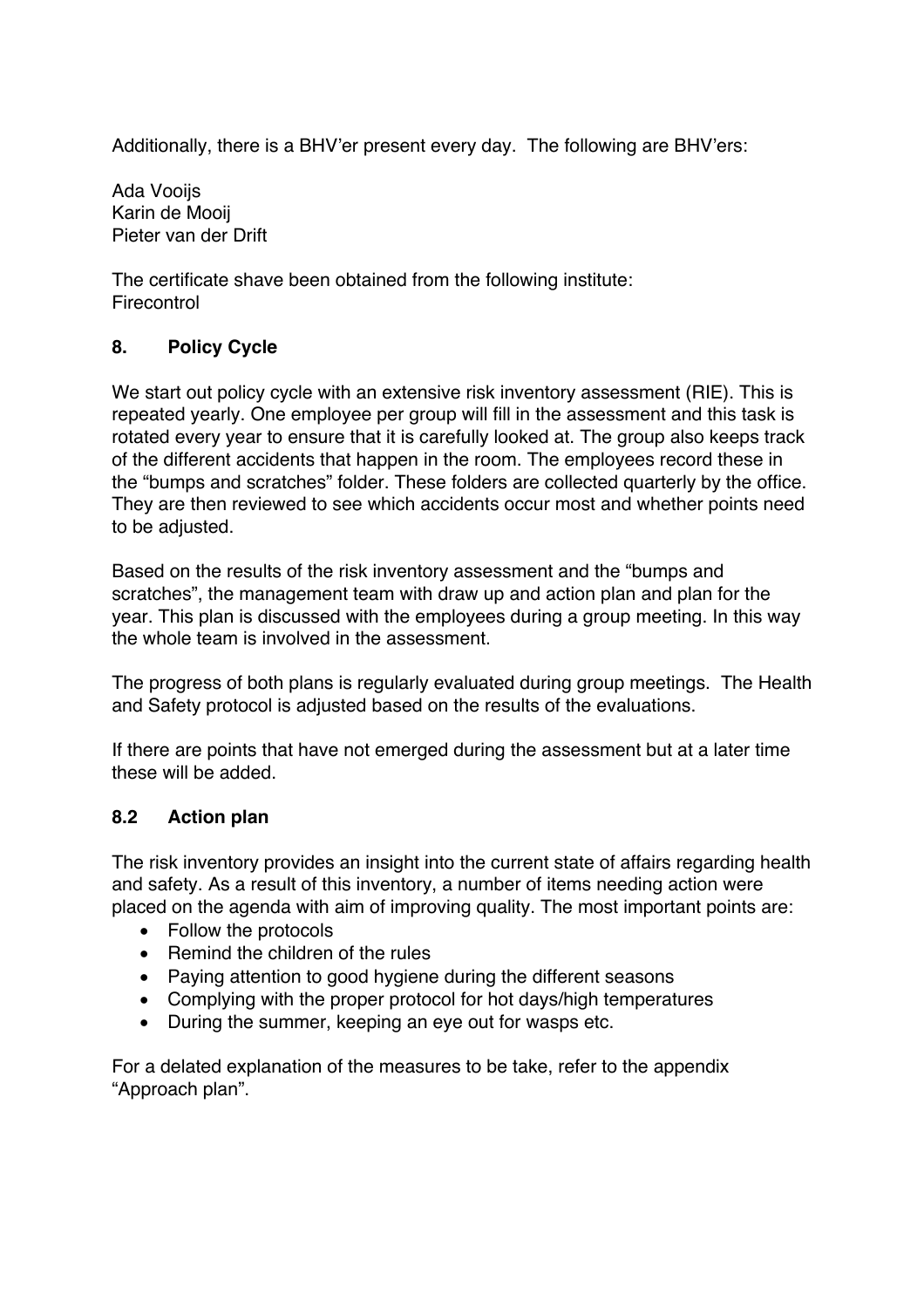# **8.2.2. How are the measures evaluated?**

In order to determine if the actions and measures taken have led to a safer and healthier childcare, we evaluate the measures taken and/or the actions made each month during the group meetings. If a measure or action has had a positive effect, the health and safety policy will be adjusted accordingly.

In the previous period we discovered that the following measures have had a positive effect on improving the health and safety policy:

- Frequent checking playground toys for splinters.
- Not rearranging large pieces of furniture frequently so that the children know where everything is.
- Playfully repeating the rules regularly with the children.
- Clean up the various room more regularly.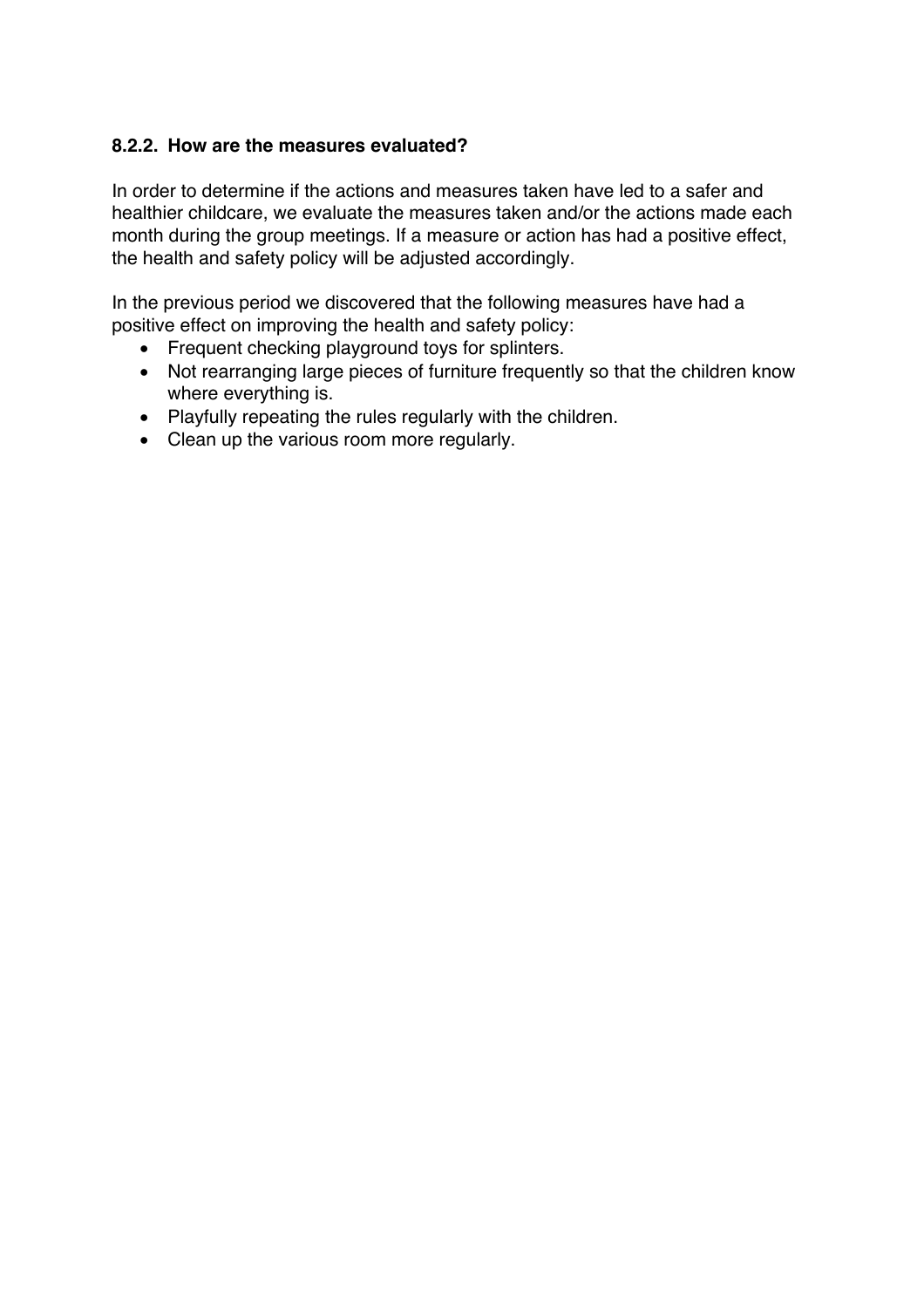# **9. Communication and coordination internally and externally**

We believe that it is important for employees to feel involved in the health and safety policy. When the policy plan for health and safety is drawn up or adjusted, they all play an active role. When a new employee comes to work with us, we ensure a comprehensive introduction to the health and safety policy occurs. So that this person is also capable of taking measures when needed.

During group meetings, discussing potential health and safety risks is a permanent agenda item. This makes it possible to discuss matters and adjust them immediately. Employees are therefore familiar with giving feedback to each other.

During the intake meeting, we inform parents of our health and safety activities. Parents are immediately aware of our vision regarding health and safety. Additionally, parents are kept informed of current activities via the newsletter which is sent out every 8 weeks and via the parent committee. Where there are questions from parents, they are answered on the spot when possible. If this question is interesting for more parents to know, it will also be included in the newsletter.